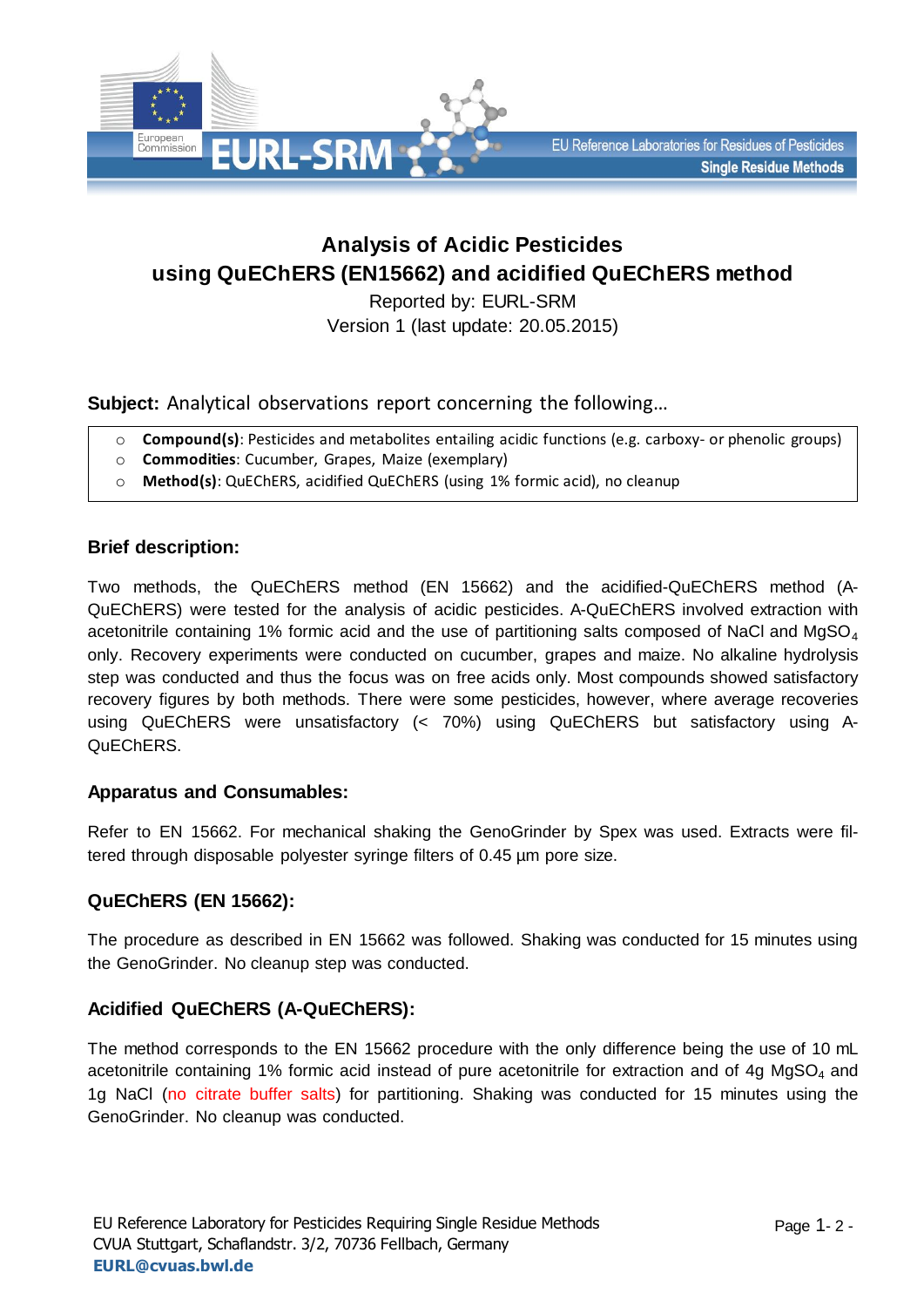

### **Measurement:**

#### **Table 1: LC details for Acidic Pesticides (exemplary)**

| <b>Instrument</b>        | <b>Waters Acquity, ABSciex API 4000 QTrap</b>      |                                            |         |         |  |  |
|--------------------------|----------------------------------------------------|--------------------------------------------|---------|---------|--|--|
| <b>Ionisation mode</b>   | ESI neg                                            |                                            |         |         |  |  |
| Column                   |                                                    | Acquity UPLC BEH C18, 1.7 um; 2.1 x 100 mm |         |         |  |  |
| Pre-column               |                                                    | Van Guard BEH C18, 1.7 um                  |         |         |  |  |
| <b>Eluent A</b>          | 0.01 % acetic acid in water (with 5% acetonitrile) |                                            |         |         |  |  |
| <b>Eluent B</b>          | 0.01 % acetic acid in acetonitrile                 |                                            |         |         |  |  |
| <b>Gradient</b>          | Time [min]                                         | flow $[\mu L/min]$                         | $A[\%]$ | $B[\%]$ |  |  |
|                          | 0                                                  | 400                                        | 80      | 20      |  |  |
|                          | 4                                                  | 400                                        | 70      | 30      |  |  |
|                          | 7                                                  | 400                                        | 10      | 90      |  |  |
|                          | 8.5                                                | 400                                        | 10      | 90      |  |  |
|                          | 8.6                                                | 400                                        | 80      | 20      |  |  |
| <b>Internal Standard</b> | <b>BNPH</b>                                        |                                            |         |         |  |  |

#### **Table 2: MS/MS details for Acidic Pesticides (ESI-negative mode, Tune-data ABSciex 4000Q) (exemplary)**

| <b>Compound</b>        | <b>Sensitivity</b><br><b>Ranking</b><br>$(1 = best)$ | <b>Parent</b><br><b>Mass</b> | <b>Daughter</b><br><b>Mass</b> | <b>DP</b> | <b>CE</b> | <b>CXP</b> | <b>Note</b> |
|------------------------|------------------------------------------------------|------------------------------|--------------------------------|-----------|-----------|------------|-------------|
| 1-Naphthylacetic acid  | 1                                                    | 185                          | 141                            | $-11$     | $-10$     | $-7$       | ESI neg.    |
|                        | 3                                                    | 253                          | 159                            | $-50$     | $-40$     | $-7$       | ESI neg.    |
| $2,4,5 - T$            | 1                                                    | 253                          | 195                            | $-50$     | $-18$     | -9         | ESI neg.    |
|                        | 2                                                    | 255                          | 197                            | $-55$     | -18       | $-11$      | ESI neg.    |
|                        | 3                                                    | 267                          | 159                            | $-50$     | $-40$     | -9         | ESI neg.    |
| 2,4,5-TP (Fenoprop)    | 1                                                    | 267                          | 195                            | $-50$     | $-16$     | -9         | ESI neg.    |
|                        | $\overline{2}$                                       | 269                          | 197                            | $-50$     | $-18$     | -9         | ESI neg.    |
| 2.4.6-Trichlorophenol  | 1                                                    | 195                          | 35                             | $-70$     | -44       | -3         | ESI neg.    |
|                        | $\overline{2}$                                       | 197                          | 35                             | $-70$     | $-42$     | -3         | ESI neg.    |
|                        | 3                                                    | 199                          | 37                             | $-70$     | $-40$     | -3         | ESI neg.    |
|                        | 3                                                    | 219                          | 125                            | $-50$     | $-38$     | $-7$       | ESI neg.    |
| $2.4-D$                | 1                                                    | 219                          | 161                            | $-50$     | $-18$     | -9         | ESI neg.    |
|                        | 2                                                    | 221                          | 163                            | $-50$     | $-18$     | -9         | ESI neg.    |
|                        | 3                                                    | 247                          | 125                            | -50       | $-38$     | $-5$       | ESI neg.    |
| $2.4 - DB$             | 1                                                    | 247                          | 161                            | $-50$     | $-12$     | -9         | ESI neg.    |
|                        | $\overline{2}$                                       | 249                          | 163                            | $-35$     | $-14$     | -9         | ESI neg.    |
|                        | 3                                                    | 233                          | 125                            | $-50$     | $-38$     | $-5$       | ESI neg.    |
| 2.4-DP (Dichlorprop)   | 1                                                    | 233                          | 161                            | $-50$     | $-18$     | -9         | ESI neg.    |
|                        | $\overline{2}$                                       | 235                          | 163                            | $-50$     | $-18$     | $-7$       | ESI neg.    |
| 2-Naphthoxyacetic acid | $\overline{c}$                                       | 201                          | 115                            | $-55$     | $-54$     | $-7$       | ESI neg.    |
|                        | 1                                                    | 201                          | 143                            | $-55$     | $-22$     | $-7$       | ESI neg.    |

EU Reference Laboratory for Pesticides Requiring Single Residue Methods CVUA Stuttgart, Schaflandstr. 3/2, 70736 Fellbach, Germany **[EURL@cvuas.bwl.de](mailto:CRL@cvuas.bwl.de)**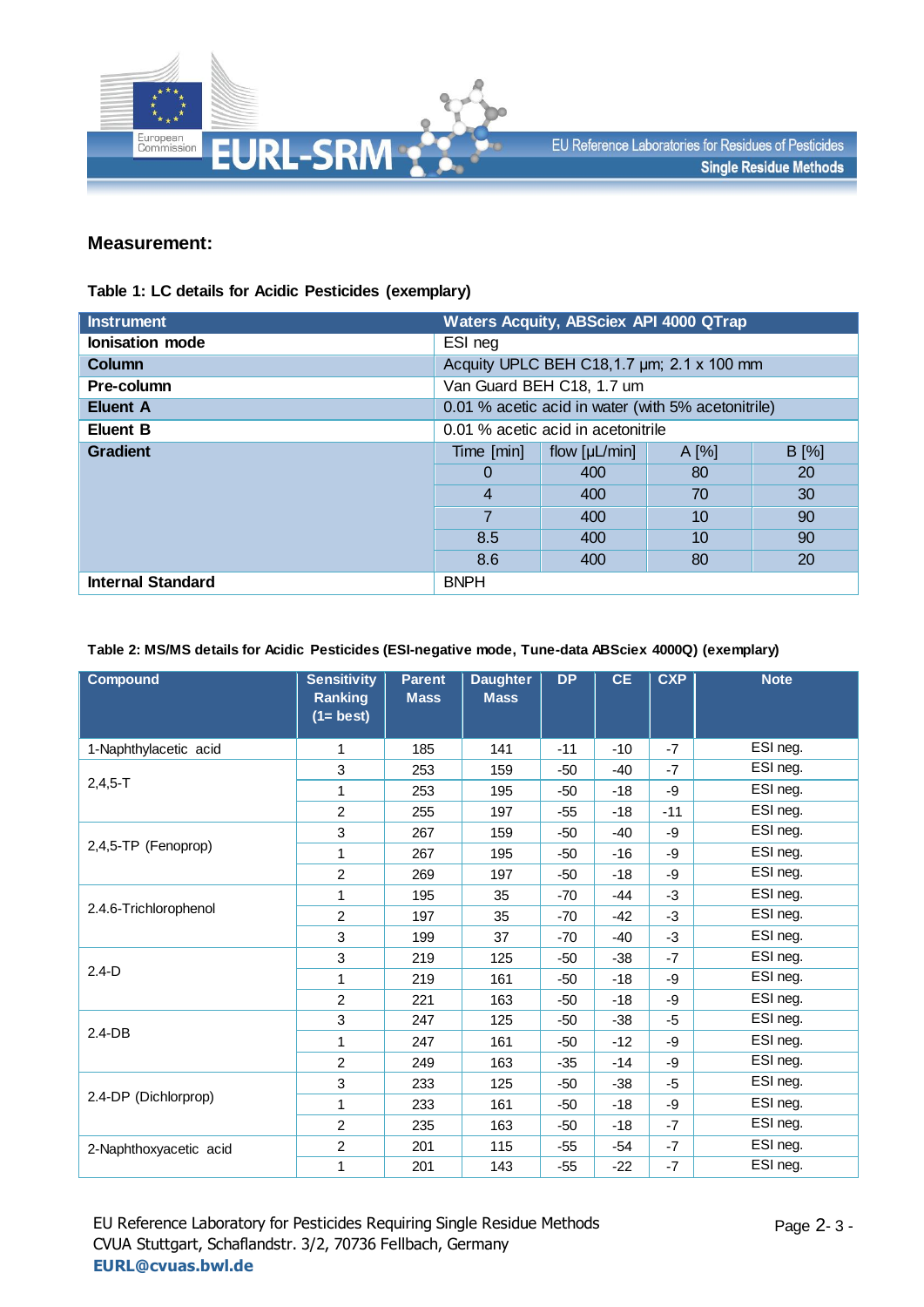

| <b>Compound</b>            | <b>Sensitivity</b>             | <b>Parent</b> | <b>Daughter</b> | DP    | CE    | <b>CXP</b> | <b>Note</b>                                                            |
|----------------------------|--------------------------------|---------------|-----------------|-------|-------|------------|------------------------------------------------------------------------|
|                            | <b>Ranking</b><br>$(1 = best)$ | <b>Mass</b>   | <b>Mass</b>     |       |       |            |                                                                        |
|                            | 3                              | 201           | 157             | $-55$ | $-14$ | -7         | ESI neg.                                                               |
| 4-CPA                      | 1                              | 185           | 127             | $-55$ | $-20$ | $-7$       | ESI neg.                                                               |
|                            | $\overline{c}$                 | 187           | 129             | $-55$ | $-20$ | $-7$       | ESI neg.                                                               |
| Acifluorfen                | $\overline{c}$                 | 360           | 286             | $-45$ | $-22$ | $-7$       | ESI neg.                                                               |
|                            | 1                              | 360           | 316             | $-45$ | $-12$ | -9         | ESI neg.                                                               |
|                            | 1                              | 239           | 132             | $-75$ | $-38$ | $-7$       | ESI neg.                                                               |
| Bentazon                   | $\overline{c}$                 | 239           | 175             | $-75$ | $-28$ | -9         | ESI neg.                                                               |
|                            | 3                              | 239           | 197             | $-75$ | $-28$ | $-11$      | ESI neg.                                                               |
|                            | 1                              | 259           | 203             | $-46$ | $-26$ | $-11$      | ESI neg.                                                               |
| <b>Bromacil</b>            | 3                              | 261           | 205             | $-46$ | $-28$ | $-11$      | ESI neg.                                                               |
|                            | $\overline{c}$                 | 261           | 81              | $-41$ | $-46$ | $-5$       | ESI neg.                                                               |
|                            | 1                              | 274           | 79              | $-60$ | $-48$ | $-1$       | ESI neg.                                                               |
| Bromoxynil                 | $\overline{c}$                 | 276           | 81              | $-70$ | $-42$ | $-3$       | ESI neg.                                                               |
|                            | 3                              | 278           | 81              | $-60$ | $-50$ | $-3$       | ESI neg.                                                               |
| <b>BTS 9608</b>            | $\overline{2}$                 | 253           | 195             | $-45$ | $-18$ | -9         | ESI neg.                                                               |
| (Metabolite of prochloraz) | 1                              | 255           | 197             | $-45$ | $-16$ | $-11$      | ESI neg.                                                               |
|                            | 3                              | 257           | 199             | $-50$ | $-18$ | -9         | ESI neg.                                                               |
|                            | $\overline{c}$                 | 190           | 146             | $-35$ | $-14$ | $-7$       | ESI neg. similar MRM<br>and RT as TFNA (me-<br>tabolite of flonicamid) |
| Clopyralid                 | 3                              | 190           | 35              | $-35$ | $-35$ | $-3$       | ESI neg.                                                               |
|                            | $\mathbf{1}$                   | 192           | 148             | $-35$ | $-14$ | $-7$       | ESI neg.                                                               |
|                            | $\overline{4}$                 | 192           | 37              | $-35$ | $-32$ | $-5$       | ESI neg.                                                               |
|                            | 3                              | 141           | 105             | $-30$ | $-10$ | $-10$      | ESI neg.                                                               |
| Dalapon                    | 1                              | 141           | 97              | $-30$ | $-12$ | $-12$      | ESI neg.                                                               |
|                            | $\overline{2}$                 | 143           | 99              | $-30$ | $-12$ | -5         | ESI neg.                                                               |
| Dicamba                    | 1                              | 219           | 175             | $-25$ | -8    | -8         | ESI neg.                                                               |
|                            | $\overline{2}$                 | 221           | 177             | $-25$ | -8    | $-11$      | ESI neg.                                                               |
|                            | $\overline{c}$                 | 333           | 134             | $-20$ | $-22$ | $-2$       | ESI neg.                                                               |
| Diflufenzopyr              | $\mathbf{1}$                   | 333           | 160             | $-20$ | $-18$ | $-2$       | ESI neg.                                                               |
|                            | 3                              | 333           | 204             | $-20$ | $-12$ | $-2$       | ESI neg.                                                               |
| Dikegulac                  | $\overline{c}$                 | 273           | 55              | -45   | $-62$ | 0          | ESI neg.                                                               |
|                            | $\mathbf{1}$                   | 273           | 83              | $-45$ | $-32$ | $\pmb{0}$  | ESI neg.                                                               |
| Fenoxaprop-P               | 3                              | 334           | 262             | $-70$ | $-18$ | $-1$       | ESI neg.                                                               |
|                            | $\overline{c}$                 | 332           | 152             | $-70$ | $-32$ | $-7$       | ESI neg.                                                               |
|                            | 1                              | 332           | 260             | $-70$ | $-18$ | $-13$      | ESI neg.                                                               |
| Fluazifop                  | 3                              | 326           | 108             | $-65$ | $-56$ | $-5$       | ESI neg.                                                               |
|                            | $\overline{c}$                 | 326           | 226             | $-65$ | $-38$ | $-11$      | ESI neg.                                                               |
|                            | $\mathbf{1}$                   | 326           | 254             | $-65$ | $-22$ | $-5$       | ESI neg.                                                               |
|                            | 1                              | 253           | 195             | $-50$ | $-20$ | -9         | ESI neg.                                                               |
| Fluroxypyr                 | 3                              | 253           | 233             | $-50$ | $-10$ | $-1$       | ESI neg.                                                               |
|                            | $\overline{c}$                 | 255           | 197             | $-55$ | $-20$ | $-11$      | ESI neg.                                                               |

EU Reference Laboratory for Pesticides Requiring Single Residue Methods CVUA Stuttgart, Schaflandstr. 3/2, 70736 Fellbach, Germany **[EURL@cvuas.bwl.de](mailto:CRL@cvuas.bwl.de)**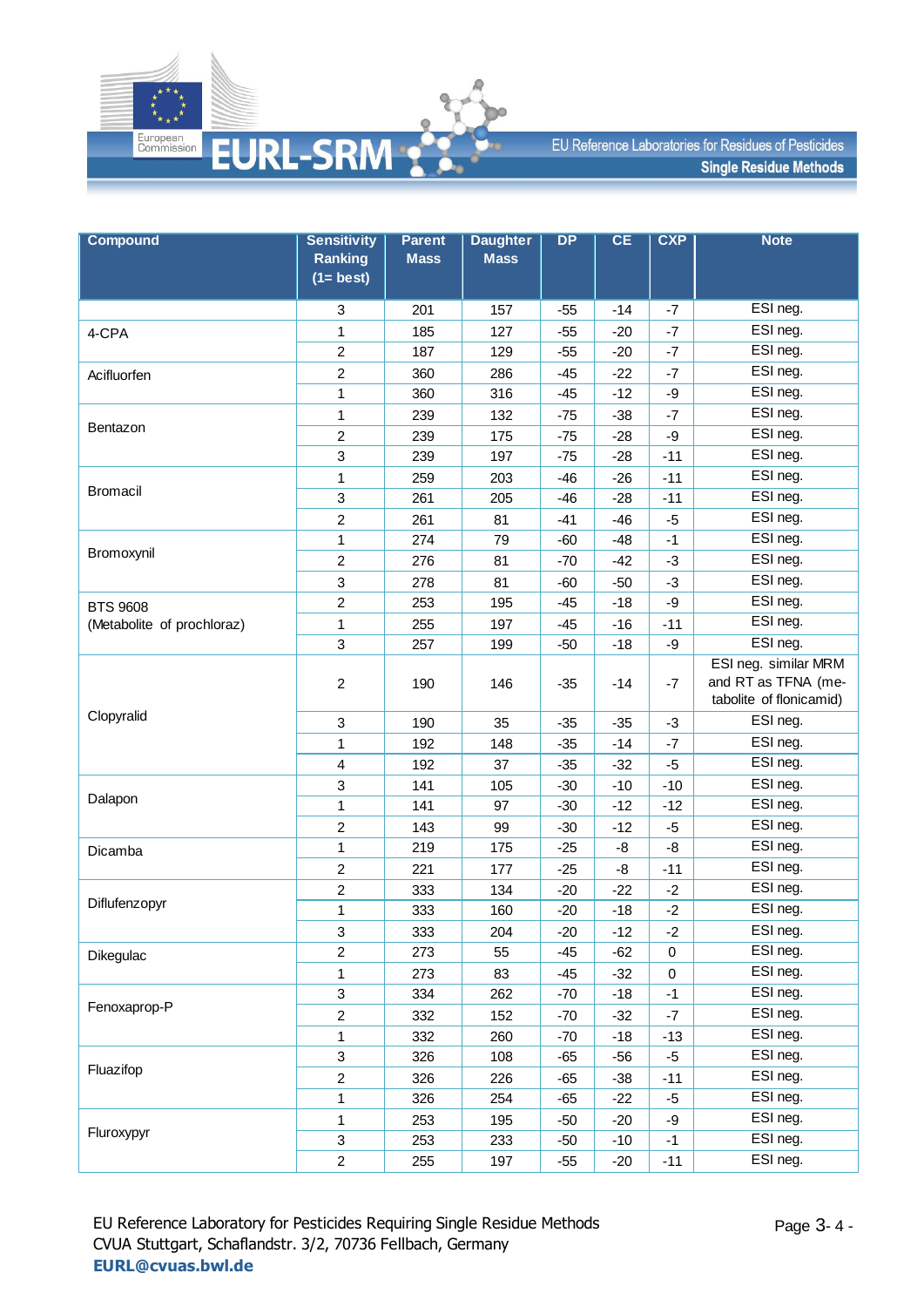

| <b>Compound</b>         | <b>Sensitivity</b>             | <b>Parent</b> | <b>Daughter</b> | $\overline{DP}$ | CE    | <b>CXP</b>  | <b>Note</b> |
|-------------------------|--------------------------------|---------------|-----------------|-----------------|-------|-------------|-------------|
|                         | <b>Ranking</b><br>$(1 = best)$ | <b>Mass</b>   | <b>Mass</b>     |                 |       |             |             |
|                         | 1                              | 345           | 143             | $-50$           | -42   | 0           | ESI neg.    |
| Gibberellic acid        | $\overline{2}$                 | 345           | 221             | $-50$           | $-34$ | $\mathbf 0$ | ESI neg.    |
|                         | 3                              | 345           | 239             | $-50$           | $-22$ | $-2$        | ESI neg.    |
|                         | 3                              | 360           | 196             | $-70$           | $-52$ | -9          | ESI neg.    |
| Haloxyfop               | 1                              | 360           | 288             | $-70$           | $-20$ | $-15$       | ESI neg.    |
|                         | $\overline{c}$                 | 362           | 290             | $-75$           | $-20$ | $-15$       | ESI neg.    |
|                         | 3                              | 304           | 186             | $-40$           | $-44$ | -9          | ESI neg.    |
| Imazamox                | $\overline{c}$                 | 304           | 217             | $-40$           | $-28$ | -9          | ESI neg.    |
|                         | 1                              | 304           | 260             | $-40$           | $-18$ | $-11$       | ESI neg.    |
| Imazapyr                | 1                              | 260           | 173             | $-50$           | $-30$ | -9          | ESI neg.    |
|                         | $\overline{2}$                 | 260           | 216             | $-50$           | $-18$ | $-11$       | ESI neg.    |
|                         | 3                              | 288           | 186             | $-55$           | $-50$ | -9          | ESI neg.    |
| Imazethapyr             | $\overline{c}$                 | 288           | 201             | $-55$           | $-32$ | $-11$       | ESI neg.    |
|                         | 1                              | 288           | 244             | $-55$           | $-20$ | $-1$        | ESI neg.    |
|                         | 1                              | 337           | 122             | $-75$           | $-24$ | $-7$        | ESI neg.    |
| Inabenfide              | 3                              | 337           | 231             | $-75$           | $-30$ | $-11$       | ESI neg.    |
|                         | $\overline{c}$                 | 339           | 122             | $-75$           | $-24$ | $-7$        | ESI neg.    |
|                         | 1                              | 370           | 127             | $-60$           | $-44$ | $-7$        | ESI neg.    |
| loxynil                 | $\overline{2}$                 | 370           | 215             | $-60$           | $-50$ | $-13$       | ESI neg.    |
|                         | 3                              | 370           | 243             | $-60$           | $-32$ | $-13$       | ESI neg.    |
| <b>MCPA</b>             | 1                              | 199           | 141             | $-55$           | $-20$ | $-7$        | ESI neg.    |
|                         | $\overline{c}$                 | 201           | 143             | $-55$           | $-20$ | $-7$        | ESI neg.    |
| <b>MCPB</b>             | 1                              | 227           | 141             | $-50$           | $-18$ | $-7$        | ESI neg.    |
|                         | $\overline{c}$                 | 229           | 143             | $-55$           | $-16$ | $-7$        | ESI neg.    |
|                         | 1                              | 213           | 141             | $-55$           | $-20$ | $-7$        | ESI neg.    |
| <b>MCPP</b>             | 3                              | 213           | 71              | $-55$           | $-14$ | $-1$        | ESI neg.    |
|                         | $\overline{c}$                 | 215           | 143             | $-55$           | $-18$ | $-7$        | ESI neg.    |
|                         | $\overline{c}$                 | 263           | 35              | $-80$           | $-50$ | $-3$        | ESI neg.    |
| Pentachlorophenol       | 1                              | 265           | 35              | $-80$           | $-52$ | $-3$        | ESI neg.    |
|                         | 3                              | 267           | 35              | $-80$           | $-56$ | $-3$        | ESI neg.    |
| Quizalofop              | 1                              | 343           | 271             | $-36$           | $-22$ | $-15$       | ESI neg.    |
|                         | $\overline{2}$                 | 345           | 273             | $-41$           | $-22$ | $-13$       | ESI neg.    |
|                         | $\overline{4}$                 | 190           | 119             | $-35$           | $-36$ | $-5$        | ESI neg.    |
| <b>TFNA</b>             | 3                              | 190           | 126             | $-35$           | $-34$ | $-5$        | ESI neg.    |
| (Flonicamid-Metabolite) | $\overline{c}$                 | 190           | 69              | $-35$           | $-46$ | $-1$        | ESI neg.    |
|                         | $\mathbf{1}$                   | 190           | 146             | $-35$           | -16   | $-7$        | ESI neg.    |
| <b>TFNG</b>             | $\overline{c}$                 | 247           | 146             | $-55$           | $-24$ | -7          | ESI neg.    |
| (Flonicamid-Metabolite) | 3                              | 247           | 163             | $-55$           | $-24$ | $-7$        | ESI neg.    |
|                         | 1                              | 247           | 183             | $-55$           | $-18$ | -9          | ESI neg.    |
|                         | $\mathbf{1}$                   | 254           | 196             | $-50$           | $-16$ | $-11$       | ESI neg.    |
| Triclopyr               | $\sqrt{3}$                     | 254           | 218             | $-50$           | -8    | $-11$       | ESI neg.    |
|                         | $\overline{c}$                 | 256           | 198             | $-50$           | $-16$ | -9          | ESI neg.    |

EU Reference Laboratory for Pesticides Requiring Single Residue Methods CVUA Stuttgart, Schaflandstr. 3/2, 70736 Fellbach, Germany **[EURL@cvuas.bwl.de](mailto:CRL@cvuas.bwl.de)**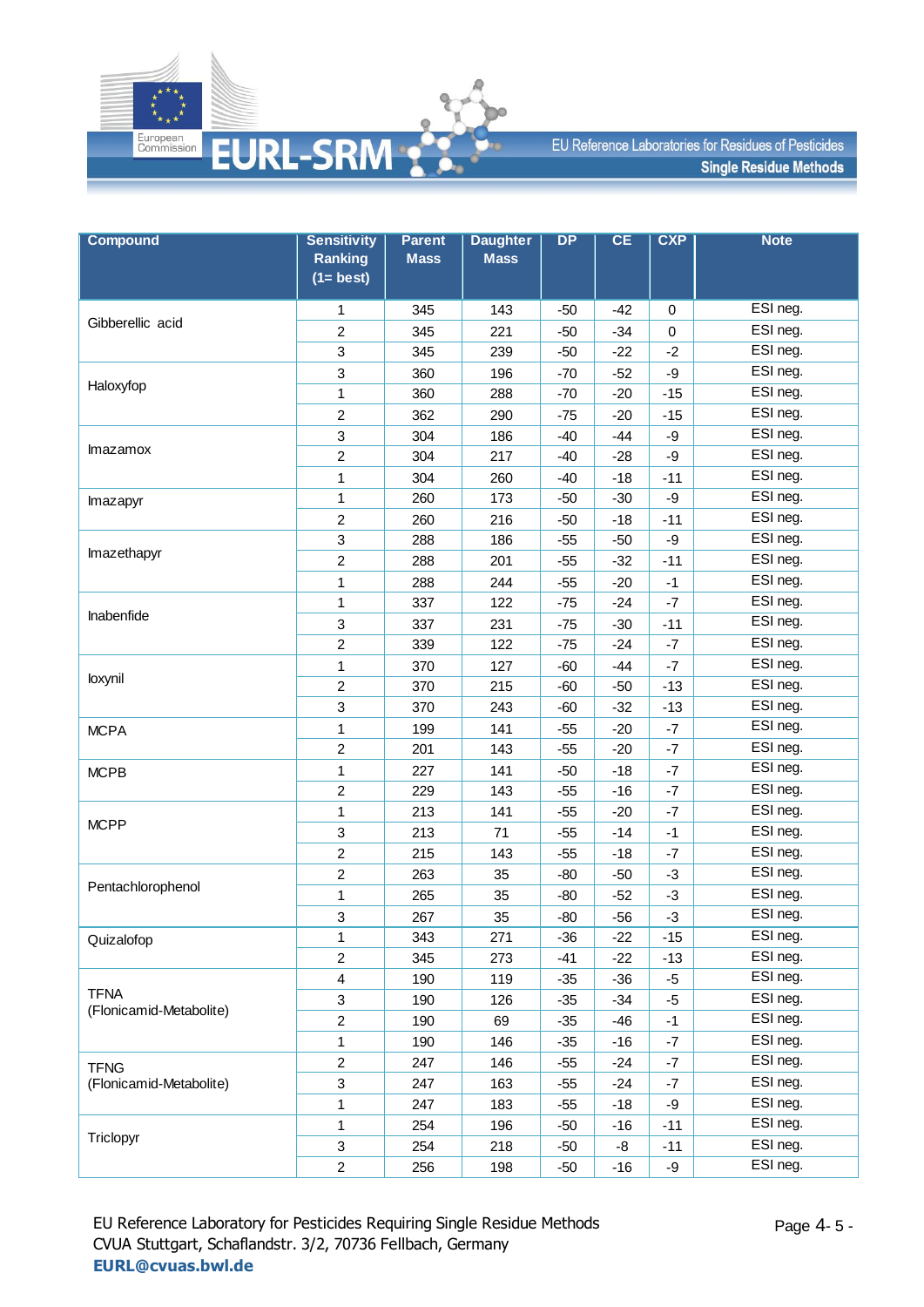

| Compound         | <b>Sensitivity</b><br><b>Ranking</b><br>$(1 = best)$ | <b>Parent</b><br><b>Mass</b> | <b>Daughter</b><br><b>Mass</b> | DP    | <b>CE</b> | CXP | <b>Note</b> |
|------------------|------------------------------------------------------|------------------------------|--------------------------------|-------|-----------|-----|-------------|
| $2,4-D-D3$ (IS)  | $\mathbf x$                                          | 222                          | 164                            | $-50$ | $-18$     | -7  | ESI neg.    |
| <b>BNPH (IS)</b> |                                                      | 301                          | 137                            | $-45$ | $-16$     | -7  | ESI neg.    |

### **Experiments conducted and observations:**

Recovery studies of acidic pesticides from cucumber, grapes and maize were conducted using the QuEChERS method and the acidified QuEChERS method. In both cases no cleanup was conducted. The recovery experiments were conducted in quintuplicate at a spiking level of 0.01 mg/kg in all cases. LC-MS/MS analysis was performed in ESI-negative mode.

Using A-QuEChERS the recovery rates were very satisfactory (>90% in all cases) in all cases.

Using standard QuEChERS (EN 15662), however, the average recovery rates were significantly lower and for certain compounds even dropped below 70%. In the case of dalapon, imazapyr, TFNA and TFNG recoveries from all 3 commodities were <70%; in the case of dicamba and dikegulac recoveries <70% were observed only in maize. Reduced but still acceptable recovery rates between 70 and 80% were observed for 4-CPA, BTS-9608 and gibberellic acid in maize; for dicamba and dikegulac in cucumber and for imazamox and imazethapyr in grapes.

# **Validation data**

| <b>Substance</b>      | <b>Extraction</b><br><b>Method</b> | <b>Cucumber</b><br>$0.01$ mg/kg |                   |                   | Grape<br>$0.01$ mg/kg | <b>Maize</b><br>$0.01$ mg/kg |                      |
|-----------------------|------------------------------------|---------------------------------|-------------------|-------------------|-----------------------|------------------------------|----------------------|
|                       |                                    | <b>Rec</b><br>(%)               | <b>RSD</b><br>(%) | <b>Rec</b><br>(%) | <b>RSD</b><br>$(\%)$  | <b>Rec</b><br>(%)            | <b>RSD</b><br>$(\%)$ |
| 1-Naphthylacetic acid | QuEChERS                           | 98                              | 4                 | 98                | 3                     | 91                           | 3                    |
|                       | QuEChERS + 1% FA                   | 102                             | 4                 | 104               | 5                     | 101                          | 5                    |
| $2.4.5 - T$           | <b>QuEChERS</b>                    | 92                              | 6                 | 99                | 6                     | 85                           | 3                    |
|                       | QuEChERS + 1% FA                   | 102                             | $\overline{2}$    | 102               | 4                     | 99                           | 3                    |
| 2.4.5-TP (Fenoprop)   | QuEChERS                           | 96                              | 3                 | 99                | 3                     | 91                           | 2                    |
|                       | QuEChERS + 1% FA                   | 99                              | $\mathbf{2}$      | 104               | 5                     | 95                           | 8                    |
| 2.4.6-Trichlorophenol | <b>QuEChERS</b>                    | 95                              | 10                | 104               | $\overline{4}$        | 105                          | 5                    |
|                       | QuEChERS + 1% FA                   | 106                             | 6                 | 100               | 5                     | 107                          | 5                    |
| $2.4-D$               | <b>QuEChERS</b>                    | 90                              | 4                 | 106               | 6                     | 82                           | 3                    |
|                       | QuEChERS + 1% FA                   | 101                             | 3                 | 108               | 3                     | 98                           | 5                    |
| $2.4-DB$              | <b>QuEChERS</b>                    | 85                              | 8                 | 98                | 8                     | 92                           | $\overline{7}$       |
|                       | QuEChERS + 1% FA                   | 101                             | 6                 | 90                | 6                     | 98                           | 12                   |
| 2.4-DP (Dichlorprop)  | QuEChERS                           | 95                              | 4                 | 100               | 3                     | 87                           | 4                    |

**Table 3: Recovery figures for Acidic Pesticides in different commodities (n=5 in all cases)**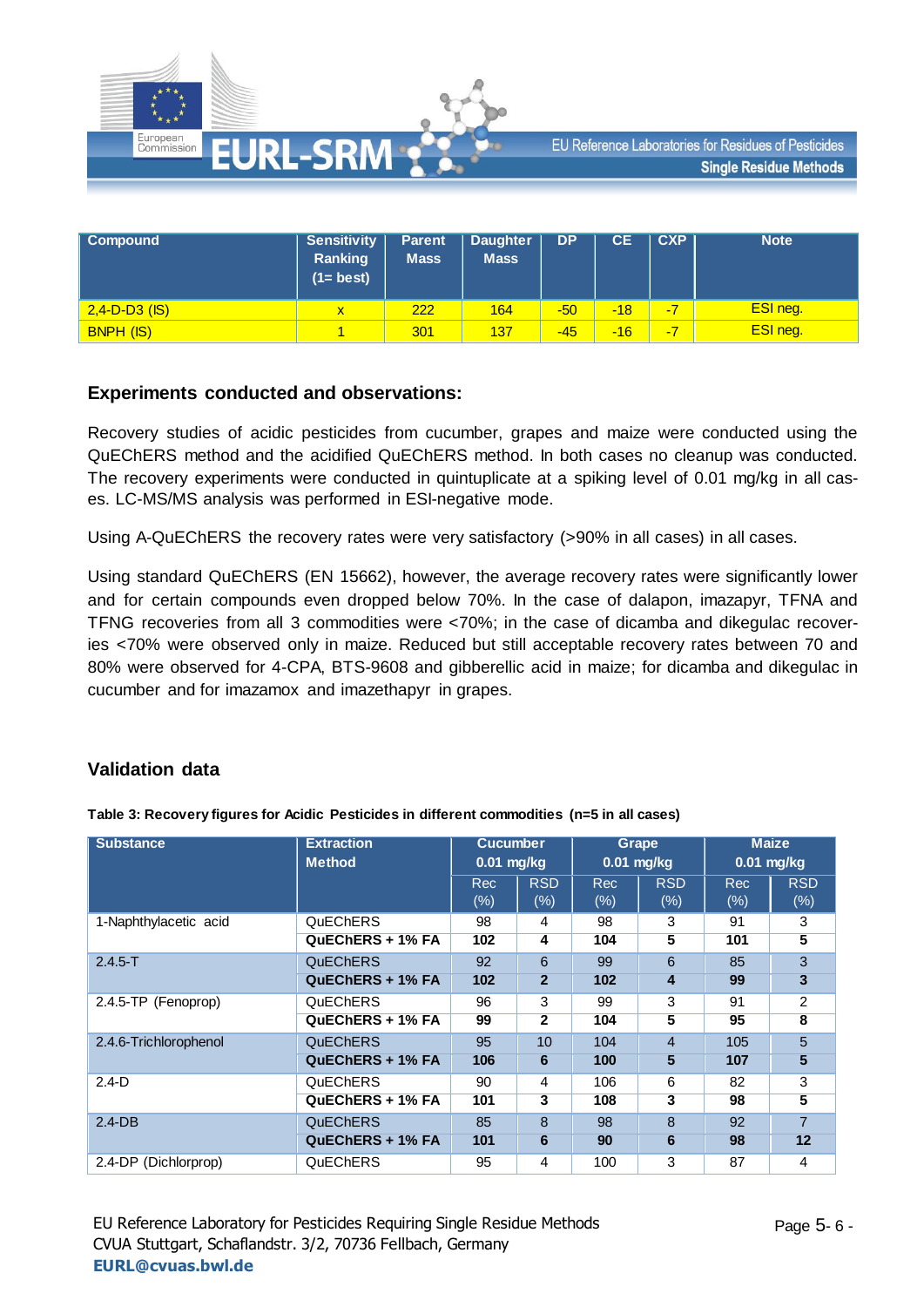

| <b>Substance</b>           | <b>Extraction</b> | <b>Cucumber</b> |                         |              | <b>Grape</b>            | <b>Maize</b>    |                                      |  |
|----------------------------|-------------------|-----------------|-------------------------|--------------|-------------------------|-----------------|--------------------------------------|--|
|                            | <b>Method</b>     | $0.01$ mg/kg    |                         | $0.01$ mg/kg |                         | 0.01 mg/kg      |                                      |  |
|                            |                   | Rec             | <b>RSD</b>              | Rec          | <b>RSD</b>              | Rec             | <b>RSD</b>                           |  |
|                            |                   | (%)             | $(\%)$                  | (% )         | $(\%)$                  | (%)             | (% )                                 |  |
|                            | QuEChERS + 1% FA  | 99              | $\mathbf{2}$            | 102          | 3                       | 99              | 3                                    |  |
| 2-Naphthoxyacetic acid     | <b>QuEChERS</b>   | 93              | $\overline{4}$          | 99           | 3                       | 81              | 3                                    |  |
|                            | QuEChERS + 1% FA  | 102             | $\overline{2}$          | 106          | 5                       | 101             | $5\phantom{1}$                       |  |
| 4-CPA                      | QuEChERS          | 90              | 3                       | 96           | 4                       | 76              | $\overline{c}$                       |  |
|                            | QuEChERS + 1% FA  | 101             | 1                       | 103          | 6                       | 100             | 5                                    |  |
| Bentazon                   | <b>QuEChERS</b>   | 100             | $\overline{4}$          | 100          | 6                       | 88              | $\overline{a}$                       |  |
|                            | QuEChERS + 1% FA  | 105             | 3                       | 105          | 4                       | 98              | 3                                    |  |
| <b>Bromacil</b>            | QuEChERS          | 100             | 4                       | 99           | 5                       | 95              | 4                                    |  |
|                            | QuEChERS + 1% FA  | 102             | $\overline{2}$          | 109          | 4                       | 102             | 4                                    |  |
| Bromoxynil                 | <b>QuEChERS</b>   | 94              | 3                       | 105          | $\overline{7}$          | 91              | $\overline{2}$                       |  |
|                            | QuEChERS + 1% FA  | 104             | $\overline{2}$          | 106          | 4                       | 103             | $\overline{2}$                       |  |
| <b>BTS 9608</b>            | QuEChERS          | 91              | 2                       | 97           | 5                       | 78              | $\overline{c}$                       |  |
| (Metabolite of prochloraz) | QuEChERS + 1% FA  | 103             | $\overline{2}$          | 101          | $\overline{5}$          | 98              | $\overline{\mathbf{3}}$              |  |
| <b>Dalapon</b>             | <b>QuEChERS</b>   | 38              | 13                      | 31           | 8                       | 26              | 10                                   |  |
|                            | QuEChERS + 1% FA  | 103             | $\overline{4}$          | 97           | 5                       | 82              | $\overline{7}$                       |  |
| <b>Dicamba</b>             | <b>QuEChERS</b>   | 78              | 4                       | 88           | 2                       | 60              | $\overline{4}$                       |  |
|                            | QuEChERS + 1% FA  | 102             | $\overline{4}$          | 103          | $\overline{4}$          | 96              | $\overline{2}$                       |  |
| Diflufenzopyr              | <b>QuEChERS</b>   | 97              | $6\phantom{1}6$         | 97           | 3                       | 91              | 5                                    |  |
|                            | QuEChERS + 1% FA  | 99              | $\overline{3}$          | 94           | 9                       | 98              | 8                                    |  |
| <b>Dikegulac</b>           | <b>QuEChERS</b>   | 72              | $\,6$                   | 84           | 6                       | 65              | $\overline{1}$                       |  |
|                            | QuEChERS + 1% FA  | 106             | $\overline{\mathbf{3}}$ | 92           | $\overline{\mathbf{z}}$ | $\overline{97}$ | $\overline{\overline{\overline{3}}}$ |  |
| Fenoxaprop-P               | QuEChERS          | 95              | 5                       | 96           | $\overline{4}$          | 92              | $\overline{5}$                       |  |
|                            | QuEChERS + 1% FA  | 99              | $\overline{\mathbf{4}}$ | 99           | 8                       | 96              | $6\phantom{1}$                       |  |
| Fluazifop                  | QuEChERS          | 94              | 4                       | 102          | 4                       | 98              | 2                                    |  |
|                            | QuEChERS + 1% FA  | 100             | $\overline{2}$          | 106          | $\overline{\mathbf{3}}$ | 100             | $\overline{\mathbf{5}}$              |  |
| Fluroxypyr                 | QuEChERS          | 95              | $\overline{4}$          | 102          | 5                       | 82              | $\overline{2}$                       |  |
|                            | QuEChERS + 1% FA  | 102             | $\mathbf{1}$            | 106          | 6                       | 101             | $\overline{\mathbf{3}}$              |  |
| Gibberellic acid           | QuEChERS          | 90              | 3                       | 89           | 4                       | 79              | 3                                    |  |
|                            | QuEChERS + 1% FA  | 103             | $\overline{\mathbf{1}}$ | 107          | $6\overline{6}$         | 99              | $\overline{4}$                       |  |
| Haloxyfop                  | <b>QuEChERS</b>   | 97              | 5                       | 101          | 4                       | 94              | 3                                    |  |
|                            | QuEChERS + 1% FA  | 103             | $\overline{2}$          | 105          | 3                       | 106             | $\overline{7}$                       |  |
| Imazamox                   | QuEChERS          | 86              | 3                       | 72           | 3                       | 83              | 3                                    |  |
|                            | QuEChERS + 1% FA  | 103             | $\overline{2}$          | 101          | 5                       | 95              | $\overline{\mathbf{3}}$              |  |
| <b>Imazapyr</b>            | <b>QuEChERS</b>   | 67              | $\overline{5}$          | 45           | $6^{\circ}$             | 67              | $\overline{2}$                       |  |
|                            | QuEChERS + 1% FA  | 102             | $\overline{\mathbf{4}}$ | 104          | $\overline{5}$          | 99              | $\overline{7}$                       |  |
| Imazaquin                  | QuEChERS          | 97              | 4                       | 101          | 4                       | 93              | $\overline{c}$                       |  |
|                            | QuEChERS + 1% FA  | 102             | $\overline{2}$          | 103          | $\overline{\mathbf{5}}$ | 105             | $\overline{\mathbf{3}}$              |  |
| Imazethapyr                | <b>QuEChERS</b>   | 98              | $\overline{4}$          | 78           | $\overline{4}$          | 88              | $\overline{4}$                       |  |
|                            | QuEChERS + 1% FA  | 102             | $\mathbf{1}$            | 98           | 4                       | 99              | 4                                    |  |
| Inabenfide                 | QuEChERS          | 102             | 3                       | 103          | 5                       | 106             | 3                                    |  |
|                            | QuEChERS + 1% FA  | 102             | $\overline{2}$          | 113          | $\overline{\mathbf{7}}$ | 104             | $\overline{\mathbf{3}}$              |  |
| loxynil                    | <b>QuEChERS</b>   | 90              | $\overline{4}$          | 105          | $\overline{4}$          | 79              | $\overline{a}$                       |  |
|                            | QuEChERS + 1% FA  | 102             | $\overline{\mathbf{4}}$ | 104          | $\overline{\mathbf{4}}$ | 99              | 4                                    |  |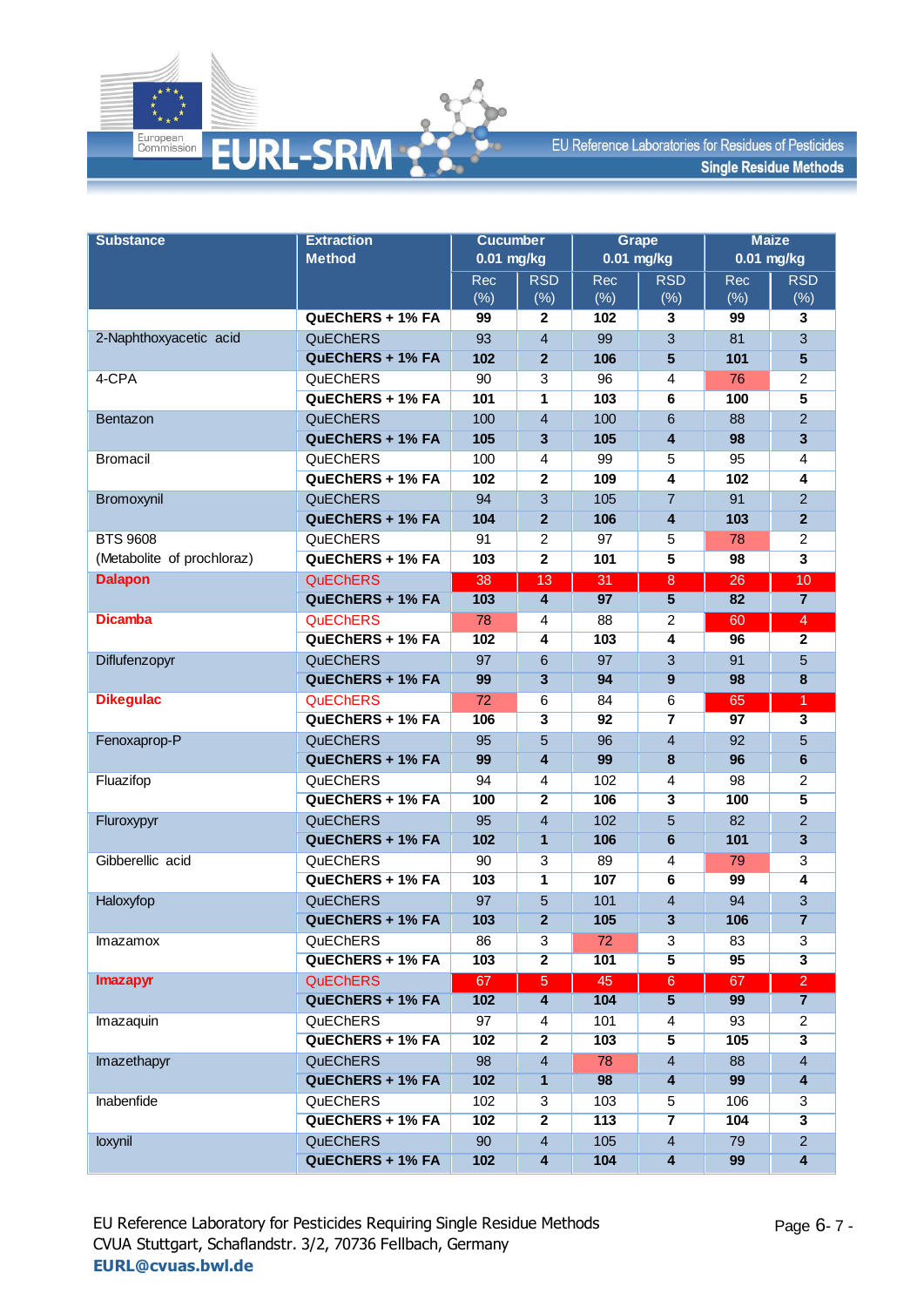

| <b>Substance</b>        | <b>Extraction</b><br><b>Method</b> | <b>Cucumber</b><br>$0.01$ mg/kg |                      |                    | Grape<br>$0.01$ mg/kg   | <b>Maize</b><br>$0.01$ mg/kg |                         |
|-------------------------|------------------------------------|---------------------------------|----------------------|--------------------|-------------------------|------------------------------|-------------------------|
|                         |                                    | <b>Rec</b><br>$(\%)$            | <b>RSD</b><br>$(\%)$ | <b>Rec</b><br>(% ) | <b>RSD</b><br>(% )      | <b>Rec</b><br>(% )           | <b>RSD</b><br>$(\%)$    |
| <b>MCPA</b>             | QuEChERS                           | 98                              | 3                    | 103                | 4                       | 85                           | 2                       |
|                         | QuEChERS + 1% FA                   | 105                             | $\overline{2}$       | 100                | $\overline{2}$          | 97                           | $\overline{4}$          |
| <b>MCPB</b>             | <b>QuEChERS</b>                    | 94                              | 3                    | 98                 | 5                       | 99                           | 10                      |
|                         | QuEChERS + 1% FA                   | 95                              | 6                    | 94                 | 7                       | 100                          | $\overline{\mathbf{3}}$ |
| MCPP (Mecoprop)         | <b>QuEChERS</b>                    | 102                             | 4                    | 105                | 3                       | 88                           | 2                       |
|                         | QuEChERS + 1% FA                   | 104                             | $\overline{2}$       | 103                | $\overline{\mathbf{3}}$ | 102                          | $\overline{\mathbf{3}}$ |
| Pentachlorophenol       | <b>QuEChERS</b>                    | 90                              | 5                    | 108                | $\overline{7}$          | 76                           | 8                       |
|                         | QuEChERS + 1% FA                   | 111                             | 3                    | 108                | 6                       | 102                          | 5                       |
| Propoxycarbazone        | QuEChERS                           | 98                              | 3                    | 102                | 4                       | 91                           | 2                       |
|                         | QuEChERS + 1% FA                   | 105                             | 1                    | 104                | 5                       | 104                          | 5                       |
| Quizalofop              | <b>QuEChERS</b>                    | 94                              | 5                    | 101                | 5                       | 97                           | 3                       |
|                         | QuEChERS + 1% FA                   | 102                             | $\mathbf{2}$         | 105                | 4                       | 96                           | 4                       |
| <b>TFNA</b>             | <b>QuEChERS</b>                    | 37                              | $\overline{4}$       | 39                 | 6                       | 34                           | $6\phantom{a}$          |
| (Flonicamid-Metabolite) | QuEChERS + 1% FA                   | 105                             | 3                    | 105                | 5                       | 94                           | $\overline{2}$          |
| <b>TFNG</b>             | <b>QuEChERS</b>                    | 53                              | 6                    | 58                 | 5                       | 43                           | 6                       |
| (Flonicamid-Metabolite) | QuEChERS + 1% FA                   | 104                             | 3                    | 111                | 5                       | 96                           | $\mathbf{3}$            |
| Triclopyr               | QuEChERS                           | 96                              | 5                    | 101                | 4                       | 84                           | 2                       |
|                         | QuEChERS + 1% FA                   | 99                              | $\mathbf{2}$         | 102                | 4                       | 98                           | $\mathbf{2}$            |



**Figure 1: Comparison of recoveries of selected acidic pesticides using QuEChERS or A-QuEChERS**